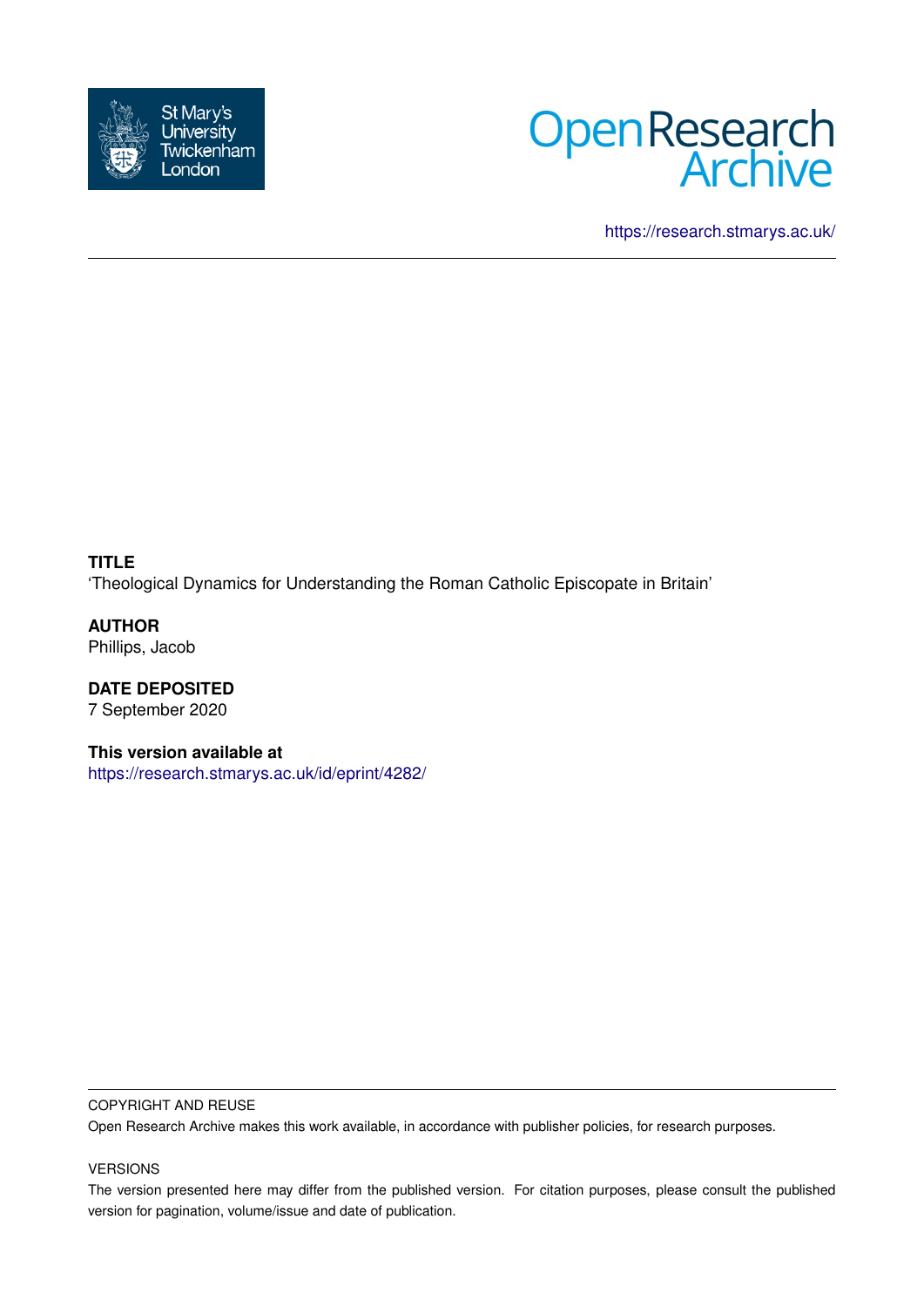## **Theological Dynamics for Understanding the Roman Catholic Episcopate in Britain**

# **Introduction**

As for each of the Christian denominations discussed in this book, the history, understanding, and contemporary practice of Roman Catholic translocal ministry in the UK are unique and particular. In terms of origins, the official history cites the arrival of St Augustine of Canterbury on the shores of Kent in 597AD, sent by Pope St Gregory the Great to evangelise the Isles of Britain. After 597, episcopal structures of some form were in place under the ecclesiastical governance of the See of Rome. Augustine was the first Archbishop of Canterbury, and the governmental structure he began grew and held sway until his eventual successors underwent the full break with Rome during the 16<sup>th</sup> Century. From 1688 there were no Catholic dioceses in Britain, meaning it was classed as 'mission territory'. Translocal ministry in this period took the form of four 'Apostolic vicariates', where leaders act on the direct authority of Rome as envoys, not as bishops of dioceses or archdioceses. Such is the case in modern-day Syria or Turkey, for example. The Apostolic vicariates ended in 1850 after the Catholic Emancipation act, when Pope Pius IX re-established the Catholic hierarchy with the Papal Bull *Universalis Ecclesiae* (Universal Church) promulgated on  $29<sup>th</sup>$  Sept 1851. Pope Leo XIII then re-established the episcopate in Scotland in 1878, and so the broad picture of Catholic translocal ministry in Britain is twofold: with the Bishops's Conference of Scotland having the two archdioceses of Glasgow and St Andrews and Edinburgh, and six dioceses. England and Wales now has five metropolitan archdioceses, Westminster, Southwark, Cardiff, Birmingham and Liverpool, and seventeen dioceses.

 This snapshot indicates the peculiar historical trajectory behind today's structures of Catholic Church governance. The contemporary situation accentuates this distinctiveness further. This chapter focuses on two contemporary circumstances; that British society is religiously plural in the first place, and that it evinces a marked secularity in the second. On the first point, there are not only different religious faiths here, but a vibrant plurality of Christian traditions, as witnessed by this volume. This makes life very different for UK bishop compared to one in, say, Italy, or Poland. On the second point, Britain is also undergoing a significant decline in religious practice, particularly among the more 'indigenous' and formerly Christian members of the population. Translocal leaders thus minister to regions with growing numbers of people opting-out of Church life, or knowing nothing of the Church at all. Bishops are often therefore faced with the challenge of explaining their existence and its rationale against the background of a relatively unsympathetic British media and, occasionally, an equally misunderstanding popular mindset.

This intertwining of secularity and religiosity makes the work of any Christian translocal minister in Britain highly unique, and for Catholics this uniqueness is rendered more acute by the peculiar trajectory of Catholicism having once been the established Church, before living through a period of rupture from political authority, and now in good standing with the civic order yet constitutionally separate from it. It is rare for a Catholic episcopate to operate alongside an established Protestant Church with its own diocesan structures, especially considering that many members of the Church of England consider their community to be in continuity with pre-Reformation English Christendom. To understanding the Catholic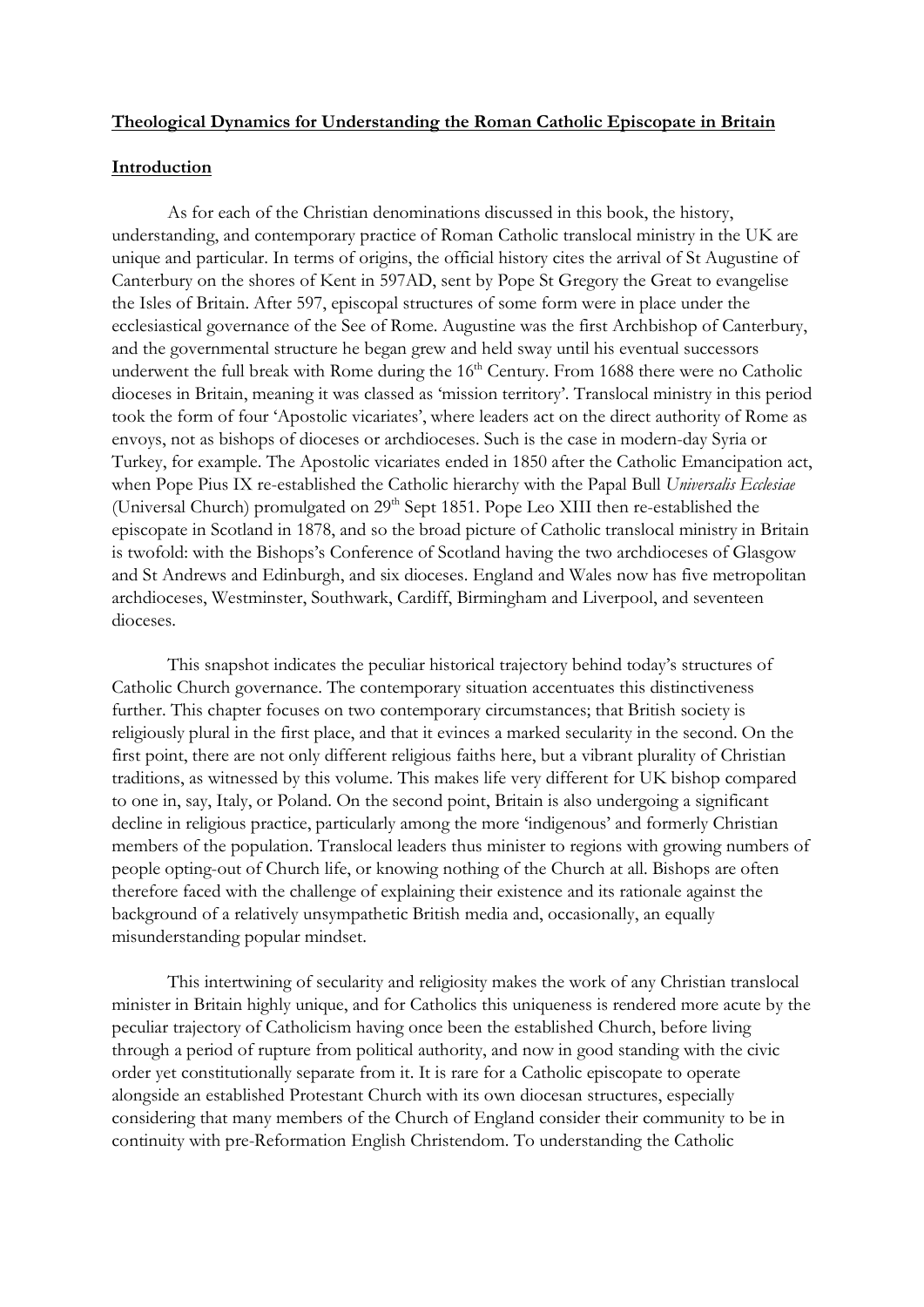episcopate, then, it is necessary to unpick its theological underpinnings in order to explore some key dynamics at play in this historically complex situation.

In what follows, we shall outline salient aspects of a paradigmatic presentation of episcopacy provided by the early Apostolic Father St Ignatius of Antioch, and then explore these aspects through the writings of the former bishop of Munich and Freisling, Joseph Ratzinger (later Pope Benedict XVI). Ignatius's writings often provoke certain concerns which could also apply to our contemporary situation. The first concerns are intra-ecclesial; misgivings about the immense importance which Ignatius apportions to bishops. Exploring this issue in some theological depth brings out certain core elements to the Catholic episcopate, particularly regarding its relationship with the ultimate seat of translocal (universal) leadership in the See of Rome. Exploring this vexed issue promises to help in understanding today's Catholic episcopate, particularly in relation to civil authority and other Christian traditions. The second concerns are extra-ecclesial; arising from the strongly institutional tenor of Ignatius's work. This institutional focus raises questions about the orientation taken by bishops to the world 'outside' the Church, especially in a situation of widespread secularity where the institution only has jurisdiction over a small minority, however grand its claims might be. On both the fronts just outlined, Ratzinger's writings provide resources for articulating helpful theological responses, so that contemporary Catholic translocal ministry can be brought into clear relief.

### **1. The Antiochene Paradigm**

St Ignatius of Antioch provides a well-developed theology of the episcopate early in the Church's history. [1](#page-8-0) While he does not spell out the key doctrine of Apostolic Succession, he does offer a remarkably full iteration of the office of bishop which remains authoritative today (he is cited far more than any other Apostolic Father in the Catechism of the Catholic Church.)<sup>[2](#page-8-1)</sup> At first glance, Ignatius's writings seem the least likely place to look for understanding today's episcopate. His approach has long been classed as 'monarchical', suggesting close analogues with earthly, political power, for the word comes from the Greek *arche*, meaning origin or power, and *mon*-, meaning one, as in 'one of power' or ruler. By giving those charged with spiritual or supposedly divine authority a name closely related to the exercise of political authority, this monarchical approach seems guilty of just the sort of 'institutional deification'[3](#page-8-2) which makes people suspicious of strongly hierarchical ecclesiologies. These suspicions surround the dangers of giving fallible human creatures an unwarranted authority, assuming people subject to weaknesses like greed and ambition can have a divine or pseudo-divine standing. [4](#page-8-3)

Ignatius writes, 'the hierarchy [i.e., Church governmental structure] is the earthly copy of the government which exists in heaven'. [5](#page-8-4) This is reminiscent of Hebrews 8's contention that the earthly temple of Jewish worship is a copy or shadow of the heavenly sanctuary. There is thus, for Ignatius, a clear continuity between heavenly and earthly realities, and the Church is the focus and mirror of heavenly realities on earth. He takes this continuity to astonishing levels. Specific offices within earthly ecclesial structures are analogues or types of divine life itself. For the Greek Fathers, the word *episkopos* was of course immediately recognisable as meaning 'overseer'. The omniscient God is of course the ultimate *episkopos*, and so, for Ignatius, an earthly *episkopos* stands in an analogous position to none other than the all-seeing Father himself, who 'watches over all who love him' (Ps 145.20). This is a typological approach of the sort common in premodern Scriptural interpretation, but here being applied to concrete ecclesial realities. The Father is the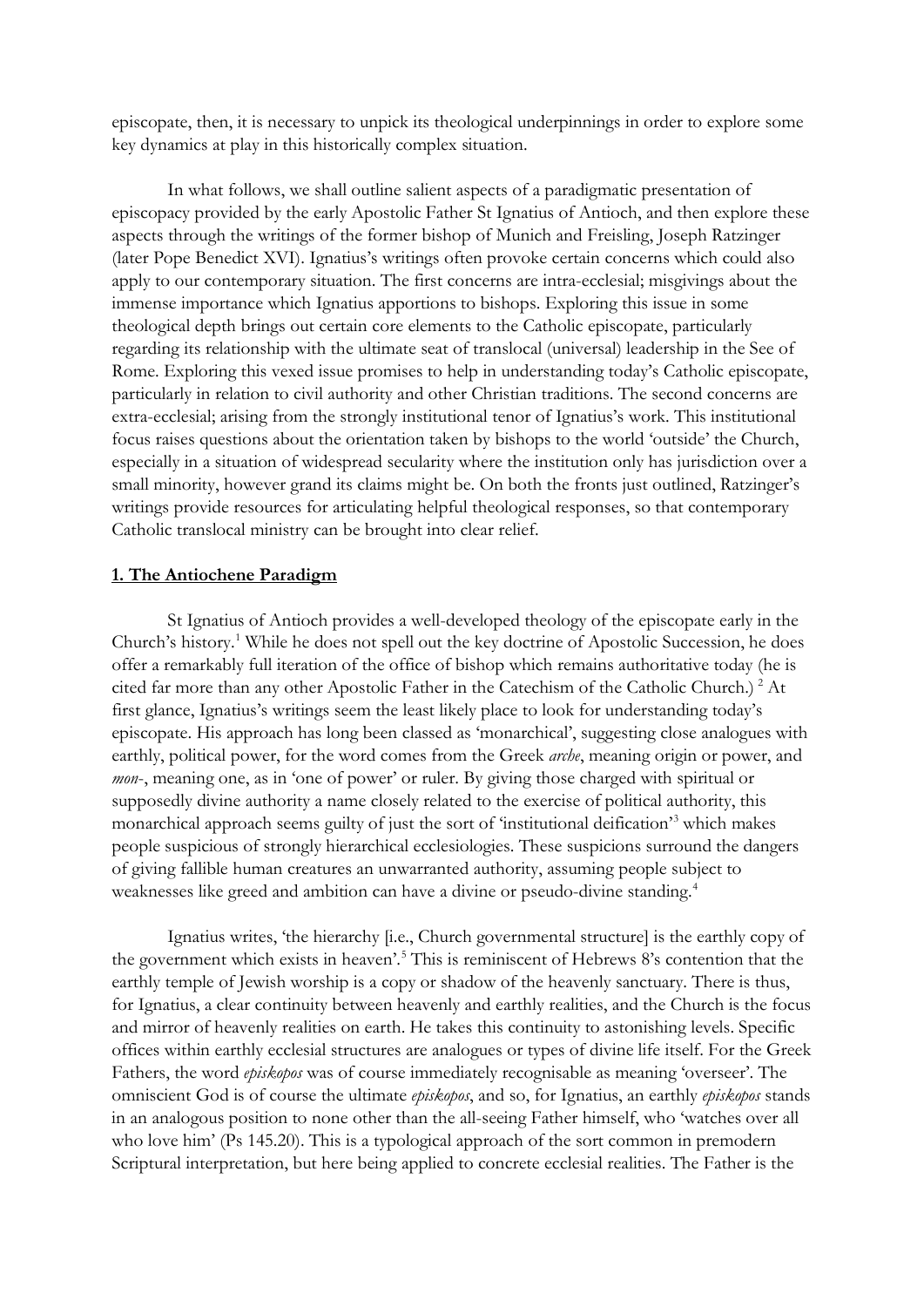*typos* (type, model, or pattern) for each individual bishop. Confusingly, Ignatius also closely associates the office of bishop to the person of Christ, whom he describes similarly as 'the *episkopos* (bishop) of all'[.6](#page-8-5) In this vein, one commentator links Ignatius's mention of the man Onesimus as the Ephesian's 'bishop in the flesh', as implying there is 'another Bishop who is not in the flesh'[.7](#page-8-6)

Interrelating the types of both Father and Son in the office of bishop becomes less confusing by considering that Ignatius operates with a complex scheme of interrelationity and interdependence – a perichoretic indwelling, if you will - between believers and the ecclesial hierarchy, and between humanity and God. He considers that the bishop must submit to God, as Christ submitted to the will of the Father, just as members of the Church must submit to their bishop, who stands as *typos* of the Father in their respective imitation of Christ. In this way, the bishop himself imitates Christ in his submission to the all-seeing *episkopos* of the Father, and then operates as a type of the Father in his flock's submission to his ecclesial oversight. Ignatius makes frequent use of the New Testament term *Upotasso*, meaning submission or obedience to another, but he puts it in the middle-passive participle, so it exhibits a dual reference, to both the bishop and to those obedient to him.<sup>[8](#page-8-7)</sup> Calling to mind Christ's words as he grapples with submitting to the Father's will ('let this cup pass from me' [Matt 26.39]), we encounter a Eucharistic dimension. Imitating Christ's submission, the bishop is passed the chalice of Christ's blood, giving him the authority to pass this on to his flock, whose own submission grants their communion with Christ's sacrificial offering. With this background, we can glimpse the theology behind the authoritarian-sounding statements for which Ignatius is well-known, such as 'the Lord did nothing without the Father,  $[...]$  so you must not do anything without the bishop'. $9$ 

Another important Scriptural locus for interpreting Ignatius is found in the Johannine farewell discourses. Here, Jesus pleads with the Father for the disciples to be graced with participation in the mutual indwelling of the Father and the Son; 'that they may be one, as we are one' (John 17.22). For a Greek-speaking audience, a title like *mon*-*archos* would have an immediate theological application, because unity (or oneness) with the bishop enables one to share in God's Trinitarian unity or oneness, the oneness between Father and Son. *Monarchos* thus means unity with the origin, beginning, or source (*arche*) of divine life. This Trinitarian oneness was fully articulated at Nicea in 325, with the statement that Christ and the Spirit share the same divine nature (*ousia*) as the Father, being *homousious*, 'of one substance' with him. This is where one should look to discern the significance of Church unity and doctrinal homogeneity for Ignatius and the subsequent Catholic tradition. Aidan Nichols states, '[a] bishop's job is to preserve his community within the greater unity of the whole Church',<sup>[10](#page-8-9)</sup> and this unity extends even to the ultimate unity of the Godhead itself, which is the exemplar and ground of ecclesial unity under authority, in Greek *ex-ousia*, a 'coming forth' from God's nature.

Ignatius's monarchialism provokes strong reactions, and this might well be the case for this volume's ecumenical readership. For simplicity, we can group common reservations around the challenges of navigating two particular issues with ecclesiastical power. The first of these is *intra*-ecclesial. On this front, many readers involved in Christian ministry might consider Ignatius's words about a homogenous indwelling of the *episkopi* and God at best optimistic or at worst, severely naïve. Commentators feel uneasy about divine typology applying to historical subjects, insofar as any earthly power, or power at least wielded 'on' earth, could be appropriated for some form of denominational triumphalism.<sup>11</sup> Such reservations invariably turn to the status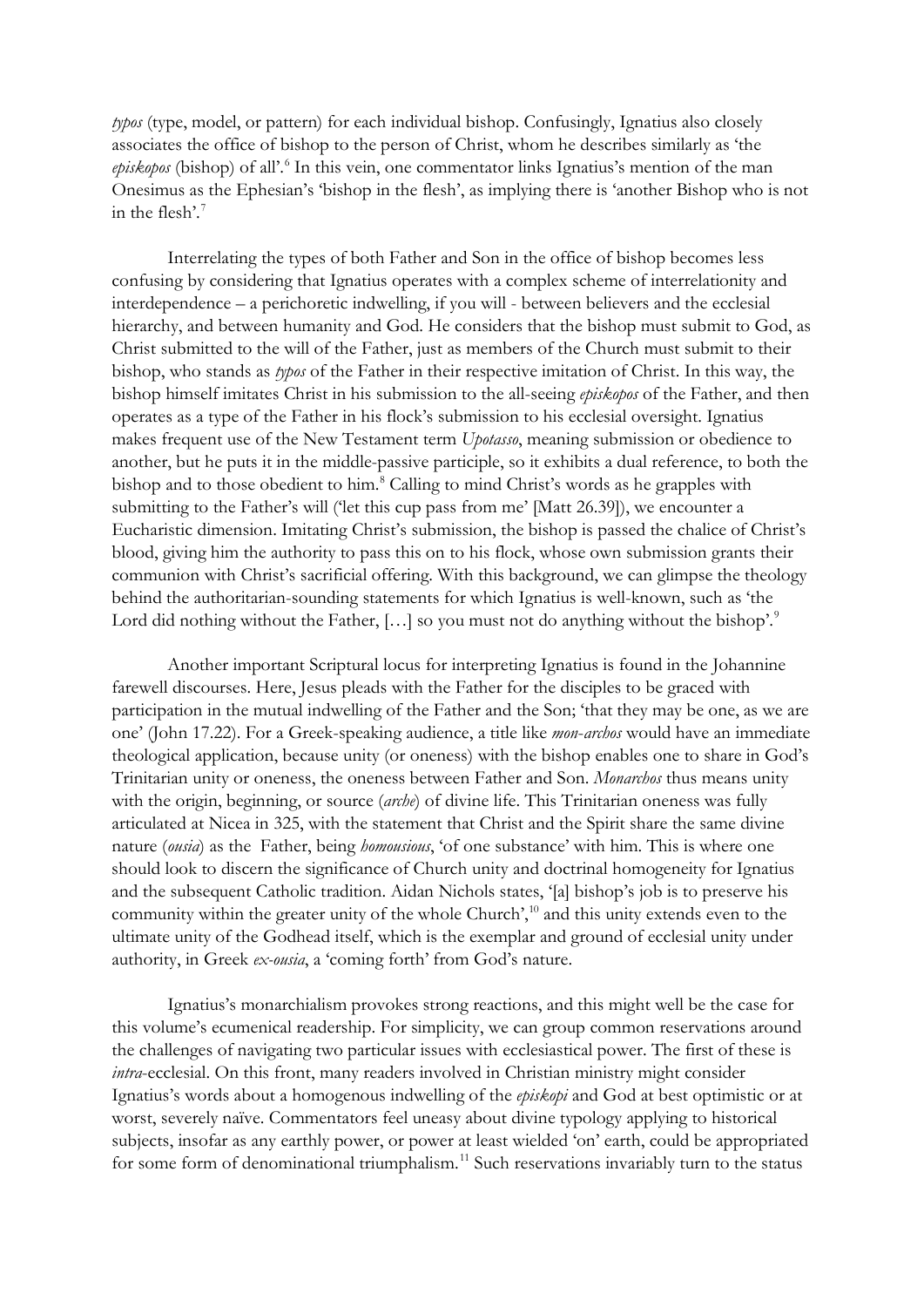awarded to one particular bishop, the bishop of Rome. Seeking to understand this status, brings us to one of the most divisive touchstones in Christianity, which is particularly relevant here given the troubled British history.

The second set of reservations are *extra*-ecclesial, pointing to the tension between a Church of 'institutional deification' and the world outside it. In a society where Church membership is on a marked downward trend, and a secular mindset, while not fully definitive, is still widespread and influential, one of the sticking-points for many in viewing Catholicism is the strong sense of Church authority. This is especially when that authority speaks out on deeply counter cultural issues, like maintaining ordination is for males only, resisting the British government's legal redefinition of marriage in 2013, and the neuralgic debates around abortion. On issues like these, episcopal authority is often represented as a juridical form of governance looming menacingly in the background. There is thus tension between a society predicated to some degree on personal and individual autonomy, with a seemingly ancient and outdated model of obedience and submission to a corporate teaching authority. If power corrupts and absolute power corrupts absolutely, Ignatian episcopal monarchialism seems rather worrying.

## **2. More Recent Reflections**

### 2.1 Intra-ecclesial Dynamics

Taking-up the gauntlet thrown by Ignatius, let us now gather resources to enable us to tackle the issues outlined above. Joseph Ratzinger's work offers certain distinctions which show that episcopal power is in fact limited. Studying this limitation necessitates a discussion of the Papacy, which is particularly important given the peculiarities of the British situation. The first step is to outline Ratzinger's position that, during Ignatius's time, *episkopi* were not necessarily translocal in the sense of having an office which pertains in all places, but often only had jurisdiction in a particular region. Ratzinger points out that the Biblical expression 'twelve apostles' (REFS) includes two distinct terms. The first, 'the twelve', was 'simply an eschatological symbol of the restoration of God's people', a connection with 'the final restoration of the twelve tribes' of Israel.<sup>[12](#page-8-11)</sup> With the emergence of the second term 'apostles', however, Ratzinger argues that the twelve are 'no longer limited to the Jewish people', for an apostle is 'sent forth to all the corners of the world'.[13](#page-9-0) Universal translocality is intrinsically linked with apostleship. Ratzinger gives St Paul as an example, claiming he never had oversight ('was never the bishop') of 'any particular place'.[14](#page-9-1) He then argues that after the Apostolic Age (dates), the office of bishop was initially distinct from apostolic office, meaning it was a local office. It is perhaps the last of the original apostles dying out that caused their missionary mandate (Matt 28.18-20) to be handedover to their successors. From that point, we read, bishops 'have concern […] for the Church as whole spread throughout the world'.<sup>[15](#page-9-2)</sup> This is the origin of the Apostolic Succession, the passing on of Christ's teaching to specific individuals, the overseers who now both manage local affairs and participate in the translocal apostolic mandate. Those who receive this mandate thus make up the college of bishops, or *collegium*, which 'has taken the place of the *collegium* of the apostles'. The collegium points to the profound interconnection of the bearers of these offices with each other. Someone could only rightly be called an apostle if the message proclaimed was the same truth proclaimed by the other apostles, and so an 'apostle had his function by belonging to others who together with him formed the apostolic community'. Interdependence is thus a key aspect to episcopal office, for it defines how, today, 'each bishop has his office only by belonging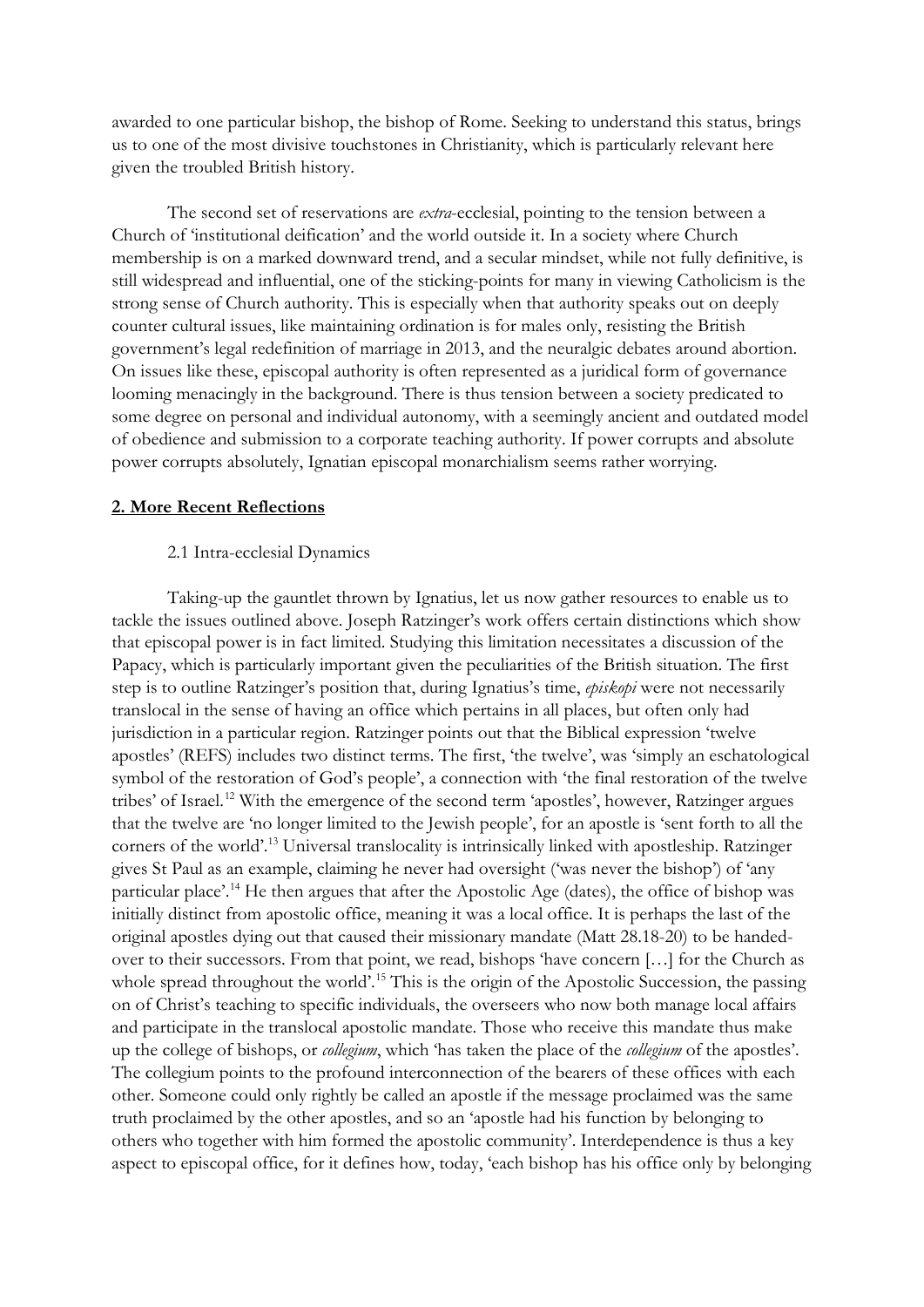to the *collegium*'[.1](#page-5-0) As put by *Lumen Gentium*, 'one is constituted a member of the Episcopal body in virtue of […] hierarchical communion with the head and members of the body'. (22)

Bringing the vexed issue of the papacy into view, Ratzinger notes the *collegium* is not the only instance of an office of succession in the early Church. He claims that there is another distinct office imparted from Jesus Christ to St Peter. The two offices of 'the twelve' and 'the apostles' intermingle in the disciples, but with Peter a third office is bestowed: 'the rock'. Like 'the twelve' this is linked to the symbolism of Israel (cf. 2 Sam 22.3; Ps 18.2;). In Catholic tradition Peter is essentially a leader of the twelve, based not only on the classical (but contentious) reading of Matthew 16.18., but also in episodes like that in Acts 1.15-26, where his decision-making seems authoritative over his other apostolic brethren. St John Chrysostom comments that this passage 'shows the degree of his authority'.<sup>[16](#page-9-3)</sup> Ratzinger also draws attention to the fact that particular eminence was given by early Christians to those Sees with an apostolic origin, of which three were considered Petrine: Antioch, Alexandra and Rome, with Rome as preeminent, being the site of Peter's martyrdom. As early as Eusebius' *Ecclesiastical History*, according to Ratzinger, the ecclesial authority of Rome has a normative role, in measuring 'the standard of the authentic apostolic tradition as a whole'.<sup>17</sup>

The issue of Petrine succession, and its normative priority, is at the core of intra-ecclesial reservations to monarchical approaches to the episcopate. This is because it restrains the apparently limitless power of bishops, yet does so by giving authority to one particular bishop in a way which proves unacceptable to other Christian traditions. It thereby demarcates a key identity marker of the Catholic episcopate, particularly in the British context. This also applies, arguably, to other faiths. This is because Petrine pre-eminence seems to be an instance of precisely the sort of audacious thinking about the proximity of humanity and God that is at root in the scandal of the Incarnation (1 Cor).

To survey into the rationale behind Petrine primacy, let us first consider Karl Heim's point that, '[j]ust as Peter belongs to the company of the apostles and at the same time assumes a special role within it, so too the successor of Peter is in the *communio* of the college of bishops'.(661-2 n64). That is, the Petrine office resides in the global episcopal *collegium*, not outside it. Similarly, Ratzinger states that the episcopate and the 'primacy' 'are intrinsically linked', that 'there cannot be one without the other' (p. IBID). Heribert Schauf gives the image of 'an ellipse with two foci, primacy and episcopate', to characterise this complex relationship (665 n.73). In this sense, we read, 'the Lord himself established [the rock] both *beside* and *together* with the office of the 'twelve' [the *collegium*]' (665 n. 75). Petrine authority is therefore actually limited. Ratzinger argues that the division it represents from much of Christendom results from the 'confusion and mixture of three distinct functions enjoyed by the pope' (p. 666). These functions are (i) the bishop of the diocese of Rome (ii) Patriarch of the Latin Church (iii) 'holder of the office of the Rock' established by Jesus. (p. 666-7 n.82). It is only the third of these which is of 'divine right' and provides primacy over other bishops, it is only this which succeeds from Peter himself. As bishop and patriarch, the pope 'stands not over, but next to' his peers (p. 668 n.85). The 'supreme apostolic authority over the whole Church' (p. 668-9) is not something to be wielded willy-nilly by meddling in local affairs, but pertains in its fullness only in particular statements which will fulfil certain conditions. These are statements which are made '*ex cathedra*' (with the full authority of the office of the rock) and which apply to matters of faith and morals.

<span id="page-5-0"></span><sup>&</sup>lt;sup>1</sup> DeClue p. 655 n40 quote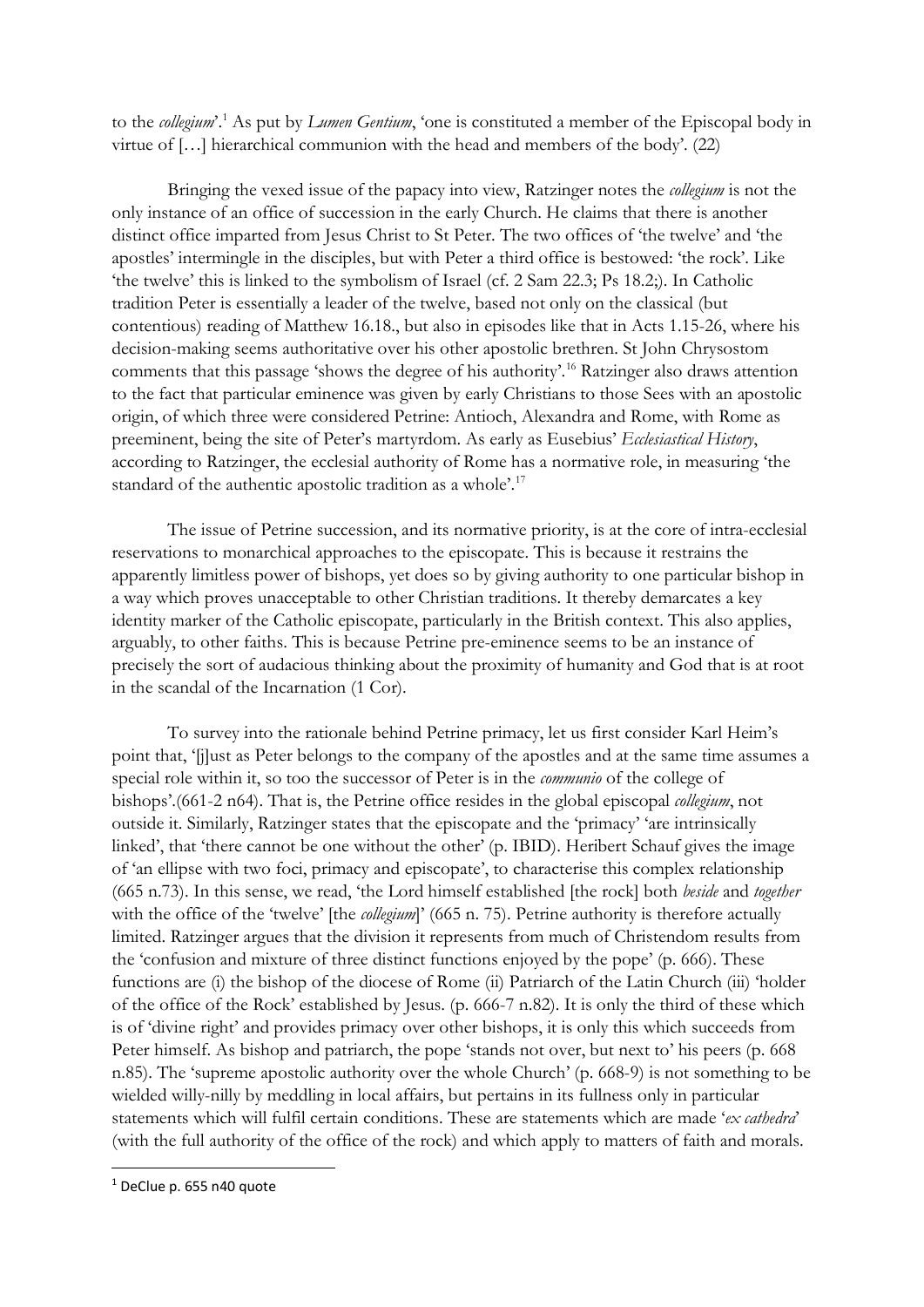What the pope says about, say, political matters (not faith and morals), in a setting which does not invoke his supreme office (like a newspaper interview, or synodal position paper), is the voice of a bishop and patriarch, and not normatively authoritative in an ultimate sense.<sup>18</sup>

Nonetheless, Papal proclamation fulfilling the two conditions just outlined limits the *collegium* of bishops. Petrine Primacy requires that bishops must be in alignment with the Pope on issues of faith and morals promulgated *ex cathedra*. That is, only in communion with Rome is the 'oneness' of the *mon*-*archos* as universally translocal overseer guaranteed. Communion with Rome provides universality, or better, catholicity. Ratzinger writes, '[o]nly communion with Rome gives [the bishops] Catholicity and that fullness of apostolicity without which they would not be true bishops'.(p. 661-2) The imitation of the divine life of Ignatius's typological approach is not therefore without theological rationale, even if this rationale will of course not sit easily with members of other traditions. But its description should help our understanding of Catholic episcopacy in the religiously plural British context, and also its unsettled history. This issue has long been mentioned in relation to tensions between Catholic bishops and civil authority, insofar as it seems render Papal authority supreme over the state. But this should not be the case except in highly exceptional circumstances (if civil authority enforces some practice antithetical to a Catholic teaching on faith and morals proclaimed *ex cathedra*). This point was therefore not fully understood by people like John Locke, or William Blackstone, who complained that Catholics had 'principles' of their religion that 'extend to a subversion of the civil government'. If they wanted to be 'upon the footing of good subjects' he said, they must 'renounce the supremacy of the pope'.[19](#page-9-6)

#### 2.2 Extra-ecclesial Dynamics

The second set of reservations raise the question of how episcopal office can and should relate to the world outside the Church, in and for which it operates and functions. This is particularly pressing today, due to the place given to personal autonomy and individual decision making in the contemporary mindset. Ignatius's language of submission and suchlike, is unlikely to carry much traction with 21<sup>st</sup> Century readers for whom 'submission' sounds dangerously close to oppression, or even totalitarianism. There is also here a real danger of exclusivism by investing translocal leaders with immense authority on the basis of a supposedly heightened proximity to God, against the background of widespread secularism. This threatens to make the business of being a bishop something which works only against the world, and focused on opposition to, and correction of, the populace within a diocesan jurisdiction.

In assessing whether the office of bishop in contemporary Britain is inevitably exclusivist, Ratzinger again provides valuable resources. Exclusivism tends to heteronomous authority, to a jealous guarding of ecclesial power thought to trump any misgivings centered in personal judgement and autonomy. Ratzinger tackles this problem by demonstrating that the dichotomy between individual autonomy on the one hand, and collective (Church) heteronomy on the other, is actually not the most accurate way to approach matters. For Ignatius, both the bishop and the flock stand under the same command for 'submission'. Similarly, Ratzinger argues that not only members of the flock, but indeed all humanity, stand ultimately under God's authority. Now, of course, few in a deeply secularised society might explicitly recognise or acknowledge that authority in a confessionally religious sense, but the crucial point is that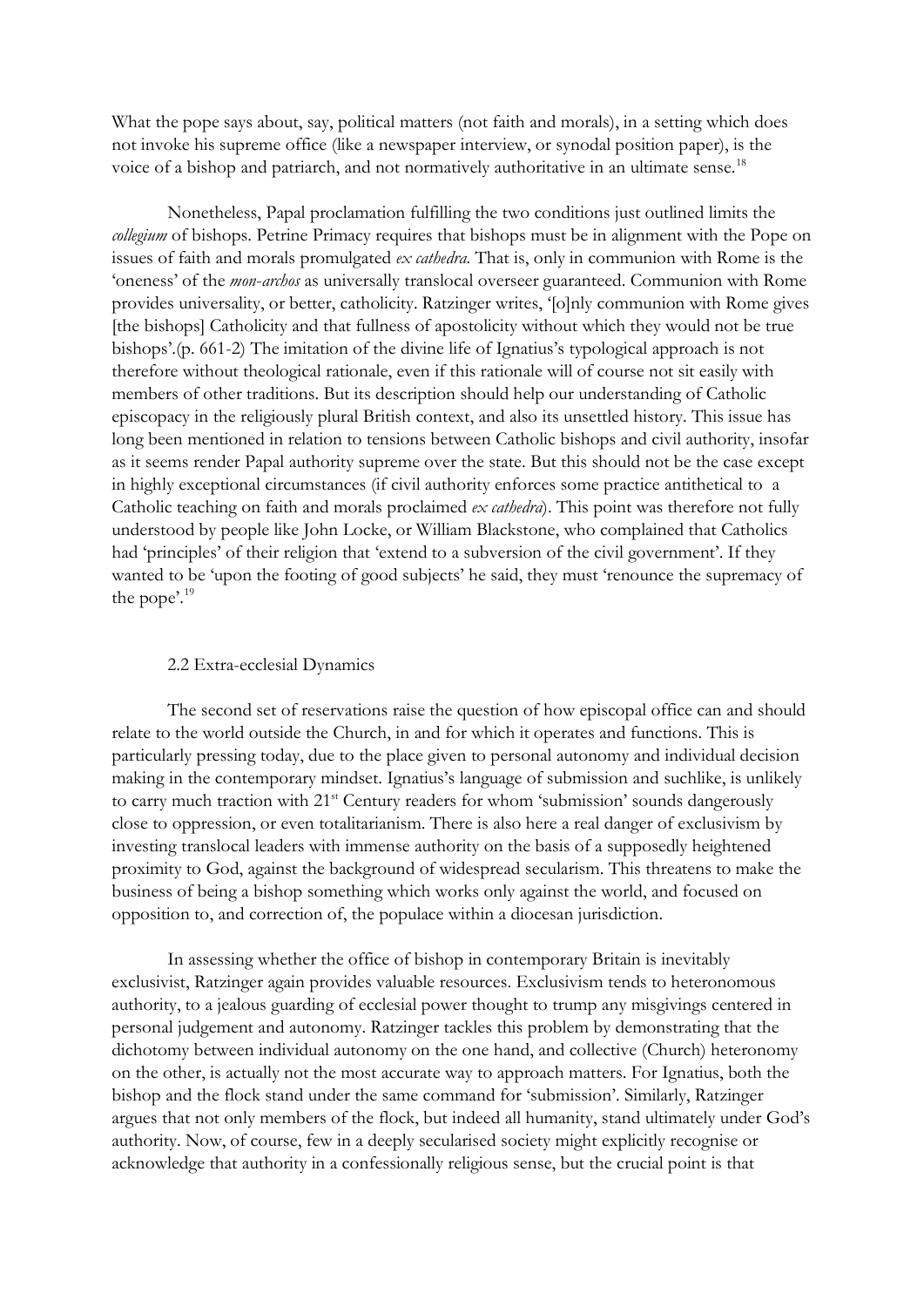Ratzinger maintains that humanity is always orientated toward truth; committed atheist and Christian alike. Ratzinger considers that truth converges on human experience through the conscience, which he defines as an innate orientation to truth embedded in human subjectivity, yet something which can only encounter the fullness of truth in the revelation of Jesus Christ (John 14.6).

Ratzinger uses this insight to explore important aspects to being a bishop. He does so by seeking not to lapse into either making individual human conscience an ultimate authority over Church teaching, nor make Church authority a heteronomous imposition from some merely external institution. When Church teaching is at variance from the great swathes of the populace, the issue is not a dichotomy between individual judgements and institutional authority, but between two different forms of conscience: the individual conscience, and the collective, ecclesial conscience. This distinction arose in Ratzinger's writing when Catholic Church teaching on artificial contraception codified in the document *Humanae Vitae* in 1968?. The problematic reception of this document led to a newspaper statement by the West German Bishops Conference, which agreed with the official teaching, but stated that regarding those who disagree, 'a responsible decision made in conscience must be respected by all'.<sup>20</sup> This deeply concerned Ratzinger, insofar as it seemed to push the respect of individual conscience (wellestablished in Catholic doctrine, cf. ???) to the point of implying individual judgements of conscience supersede Church teaching. But Ratzinger does not respond by simply imposing Church authority on people. Rather, he presents such difficulties as essentially a conflict of differing consciences, an individual struggle to accept the teaching, and an ecclesial call to adhere to it. By approaching the issue in this way, Ratzinger gives us two key facets for understanding the role of a bishop in the face of increasing secularisation.

The first facet is the bishop's own interiority, and the second, his activities vis-à-vis the world. In the first place, Catholic tradition holds that Church teaching succeeds continuously from the apostles, and develops through history by the ongoing articulation of Christ's revelation in the lives of the Church's historical subjects. It is thus the sedimentation of human experience, of people unearthing hitherto hidden riches and insights (cf. ALL ITS RICHNESS) of the revelation first given definitively in the Scriptures, hence the term for tradition; 'deposit of faith' (*depositum fidei*). Uncovering new dimensions of this revelation for novel historical circumstances, or speaking out to enforce aspects of it threatened by new developments in the world, or discerning how best to transmit that teaching today, are therefore things bishops must do through the cultivation of their consciences. That is, through attuning their own orientations to truth to the fullness of truth in Jesus, Christ as 'truth as person',<sup>21</sup> and the witness of that truth held to proceed through history in the Church.

Those charged with the authority to speak out, and make pronouncements through synods and conferences, must adopt a marked interior attentiveness, enabling them to hear and respond to the conscience of the Church as best as possible. In this sense, the rootedness of the bishop in prayer is absolutely central. Bishops are called to place their own inclinations to one side, and to seek to encounter the truth as fully and as accurately as possible. Collective decision making by bishops, then, should not about campaigning and politicking, but about working together from an interior disposition of readiness to be addressed by God through conscience. As Ratzinger states, 'conscience is the place where faith dwells' and so 'conscience of faith' must be 'formed to be open from within, alert and listening'.<sup>[22](#page-9-9)</sup> Synod and conference gatherings of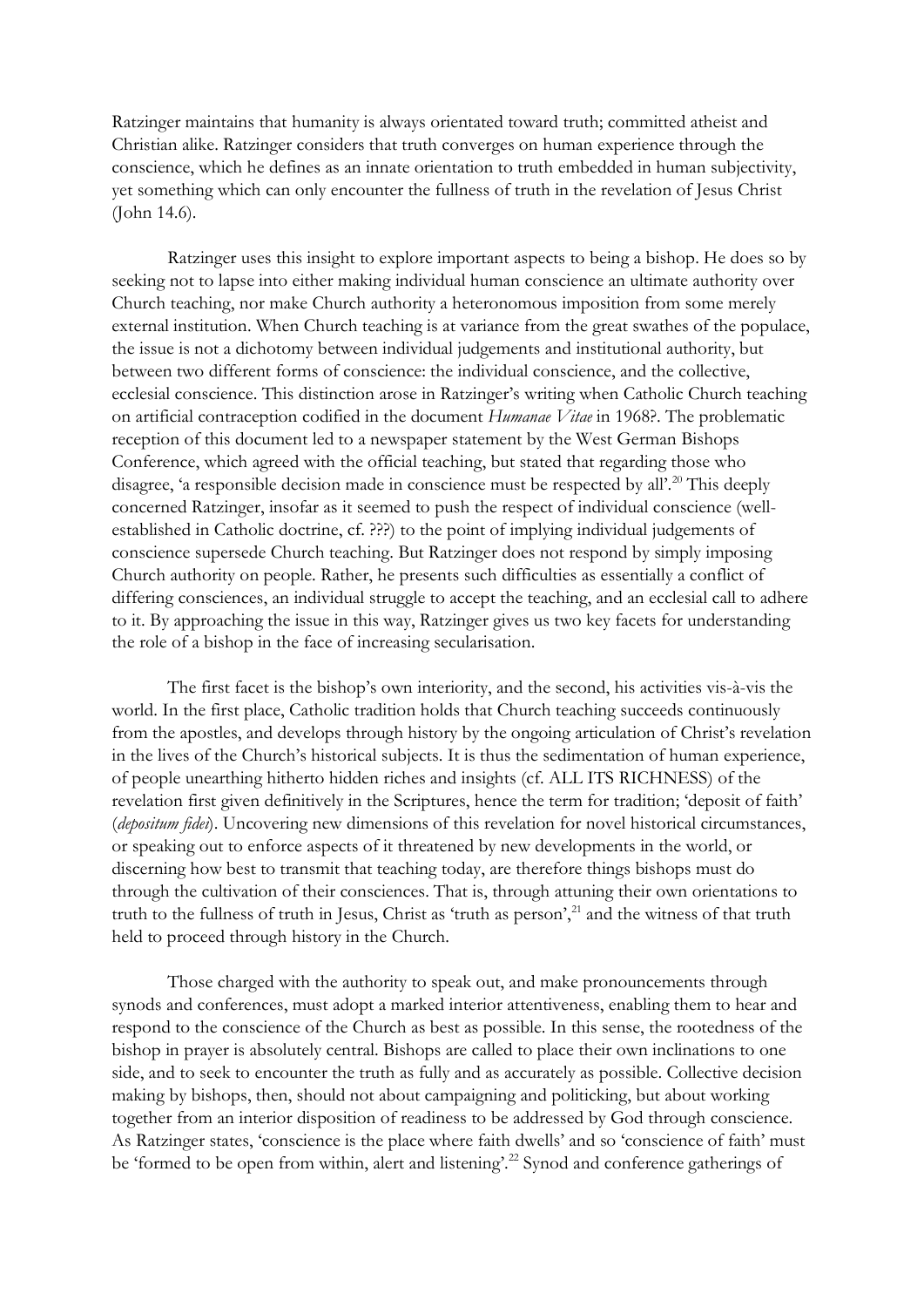bishops are significant, says Ratzinger, as a means by which bishops' consciences can be informed through hearing God's Word 'distinctly', not about 'lots of decisions and position papers'. The work of collective decision making, then, is about making 'consciences clearer and thus more free on the basis of truth'. The discussion between bishops at these events should therefore be envisaged as an 'effort of communal listening', and also speaking, or rather, an 'emergence and verbalisation of the truth that is already present in conscience'.[23](#page-9-10) In this sense, bishops are 'servants of Christ and stewards of the mysteries of God' (1 Cor. 4:1; LG 21)

The second consequence of Ratzinger's focus on differentiating individual and ecclesial conscience affects bishops' relations with the world, with the people inhabiting their translocal jurisdictions. One need not overlabour the point that individual consciences are often not aligned with Church teaching, and that society frequently adopts directions which seem antithetical to Christ's self-revelation. But the job of a bishop in such situations is not to impose Christ's teaching, as such. Rather, a bishop is seen as seeking to cultivate a society in which individual consciences are well-formed, and given the means to make good moral decisions: forming people to be orientated to the truth which only finds its proper home in Jesus. This helps to explain the operational realities with which bishops expend much of their time, particularly on Catholic education, which is focused particularly on forming people in their personhood. It also contributes some of the rationale behind working with domestic and international aid agencies, in keeping with Dietrich Bonhoeffer's statement that 'If the hungry do not come to faith, the guilt falls on those who denied them bread'.<sup>[24](#page-9-11)</sup> Ensuring optimum conditions for the proper cultivation of conscience, enabling others to be alert, attentive and responsive to truth, is therefore at the heart of the bishop's calling as 'teacher', calling to mind the common pre-conciliar term for the episcopate: *ecclesia docens*, or 'teaching Church'.[25](#page-10-0) This final aspect of the episcopal calling is highly important given the widespread secularity of our contemporary British situation.

<span id="page-8-0"></span><sup>1</sup> For key doctrinal documents on the Catholic episcopate, see *Lumen Gentium* chapter III, *Christus Dominus*, and the *Catechism of the Catholic Church* 2nd ed. (London: Geoffrey Chapman, 1999), §§874-896. For Ignatius of Antioch on the episcopate, see particularly his letter to the Ephesians and to Polycarp, in William R. Schoedel, *The Letters of Ignatius of Antioch*, Philadelphia: Fortress Press, 1985). For a discussion on the episcopate in the full Ignatian corpus, see Kevin M. Clarke, '*["Being Bishoped by" God: The Theology of the Episcopacy According to St. Ignatius of Antioch'](https://muse.jhu.edu/article/609195),* Nova et Vetera*,* Volume 14, Number 1, Winter 2016, pp. 227-243.

<span id="page-8-1"></span><sup>2</sup> Clarke, p. 240 n43

<span id="page-8-2"></span><sup>3</sup> Ibid., p. 230 n17

<span id="page-8-3"></span><sup>4</sup> cf. Terence L. Nichols, *That All May Be One: Hierarchy and Participation in the Church*, (Collegeville, Minnesota: Liturgical Press, 1997), p. 4 and p. 97, which claims 'we [...] see [in Ignatius] the "capturing" of the activity of the Spirit by the bishop, and the equation of the bishop with Christ'

<span id="page-8-4"></span><sup>5</sup> John Lawson, *A Theological and Historical Introduction to the Apostolic Fathers* (New York: The Macmillan Company, 1961), p. 121

<span id="page-8-5"></span><sup>6</sup> Ignatius, Magnesians 3.1, Schoedel, p. 108

<span id="page-8-6"></span><sup>7</sup> Clarke p. 237, quote from Ignatius, Ephesians 1, Schoedel, p. 40

<span id="page-8-7"></span><sup>8</sup> Clarke, p. 223

<span id="page-8-8"></span><sup>&</sup>lt;sup>9</sup> From Ignatius, Magnesians 7.1, Schoedel p. 116. The full clause continues "and the presbyters". I have left to one side the question of where priests or presbyters fit into this scheme.

<span id="page-8-9"></span><sup>&</sup>lt;sup>10</sup> Aidan Nichols, O.P., *The Thought of Benedict XVI: An Introduction to the Theology of Joseph Ratzinger* (New York: Burns & Oates, 2005), p. 247

<span id="page-8-11"></span><span id="page-8-10"></span><sup>&</sup>lt;sup>11</sup> cf. T. L. Nichols, p. 4 'a misunderstanding of hierarchy as domination has (1) resulted in the factioning of the Body of Christ into different denominations, (2) led to a loff of credibility and to decline in modern C <sup>12</sup> Joseph Ratzinger, 'The Pastoral Implications of Episcopal Collegiality,' in *Concilium*, vol. 1: The Church and Mankind (Glen Rock, N.J.: Paulist Press, 1965), p. 40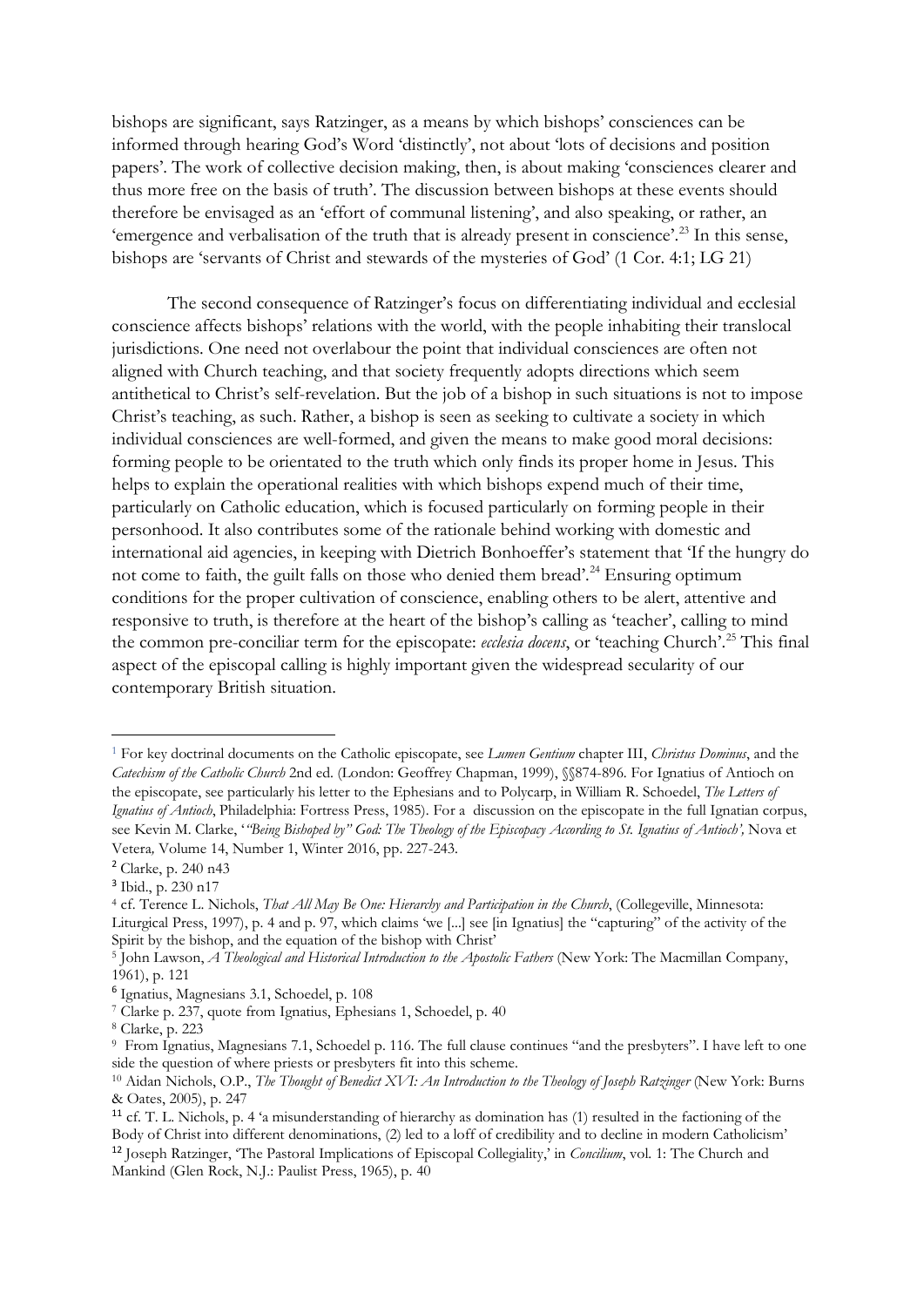<span id="page-9-0"></span><sup>13</sup> Richard G. DeClue, 'Primacy and Collegiality in the Works of Joseph Ratzinger', *Communio: International Catholic Review*, Vol. 35.4 (Winter 2008): pp. 642-670, p. 645

<span id="page-9-1"></span><sup>14</sup> Joseph Cardinal Ratzinger, *Pilgrim Fellowship of Faith: The Church as Communion*, trans. Henry Taylor (San Francisco: Ignatius Press, 2005), p. 188

<span id="page-9-3"></span><sup>16</sup> St John Chrysostom, Homilies on the Acts of the Apostles 3, quoted in *The Navarre Bible: Acts of the Apostles*, trans. Michael Adams, (Dublin, Ireland: Four Courts Press, 1989), p. 37 17 Ratzinger, *Called to Communion*, p. 69

<span id="page-9-5"></span><span id="page-9-4"></span><sup>18</sup> These conditions are articulated in the Apostolic Constitution *Ineffabilis Deus* from 1854

<span id="page-9-6"></span><sup>19</sup> William Blackstone, *Commentaries on the Laws of England*, Bl. Comm. IV, c.4 ss. iii.2, p. 54,

https://www.gutenberg.org/files/30802/30802-h/30802-h.htm

<span id="page-9-7"></span><sup>20</sup> D. Vincent Twomey, *Pope Benedict XVI: The Conscience of Our Age: A Theological Portrait* (San Francisco: Ignatius Pres), 2007), pp. 20-1

<span id="page-9-8"></span><sup>21</sup> For a discussion of Pope Benedict's papal motto ('co-worker in truth'), see Pope Benedict XVI and Peter Seewald, *Last Testament: in his own words*, trans Jacob Phillips, (London: Bloomsbury), 2016, p. 241

<span id="page-9-9"></span><sup>22</sup> Joseph Ratzinger, 'The Structure and Task of the Synod of Bishops', in Lieven Boeve and Gerard Mannion (eds), *The Ratzinger Reader*, (London: T&T Clark, 2010), pp. 201-207, p. 207

<span id="page-9-10"></span><sup>23</sup> Ibid.

<span id="page-9-11"></span><sup>24</sup> Dietrich Bonhoeffer, *Bonhoeffer Works Volume 6: Ethics*, (Minneapolis; Fortress Press, 2005), p. 163

<sup>24</sup> As discussed in John C. Heenan, 'A Glance at the Position of the Roman Catholic Church' in William Glyn Hughes Simon (ed), *Bishops*, (London: The Faith Press, 1962) pp. 67-75, p. 67

### **Bibliography**

*Catechism of the Catholic Church* 2nd ed. (London: Geoffrey Chapman, 1999)

*The Navarre Bible: Acts of the Apostles*, trans. Michael Adams, (Dublin, Ireland: Four Courts Press, 1989)

Blackstone, William, *Commentaries on the Laws of England*, Project Gutenberg Ebook Commentaries, [Online]

Boeve, Lieven and Gerard Mannion (eds), *The Ratzinger Reader*, (London: T&T Clark) 2010

Bonhoeffer, Dietrich, *Bonhoeffer Works Volume 6: Ethics*, (Minneapolis; Fortress Press, 2005)

Clarke, Kevin M., '*["Being Bishoped by" God: The Theology of the Episcopacy According to St. Ignatius of](https://muse.jhu.edu/article/609195)  [Antioch'](https://muse.jhu.edu/article/609195),* Nova et Vetera*,* Volume 14, Number 1, Winter 2016, pp. 227-243

DeClue, Richard G., 'Primacy and Collegiality in the Works of Joseph Ratzinger', *Communio: International Catholic Review*, Vol. 35.4 (Winter 2008)

Lawson, John, *A Theological and Historical Introduction to the Apostolic Fathers* (New York: The Macmillan Company, 1961)

Nichols, O.P., Aidan, *The Thought of Benedict XVI: An Introduction to the Theology of Joseph Ratzinger* (New York: Burns & Oates, 2005)

Nichols, Terence L., *That All May Be One: Hierarchy and Participation in the Church*, (Collegeville, Minnesota: Liturgical Press, 1997)

Ratzinger, Joseph, 'The Pastoral Implications of Episcopal Collegiality,' in *Concilium*, vol. 1: The Church and Mankind (Glen Rock, N.J.: Paulist Press, 1965)

<span id="page-9-2"></span> $15$  DeClue, p. 652